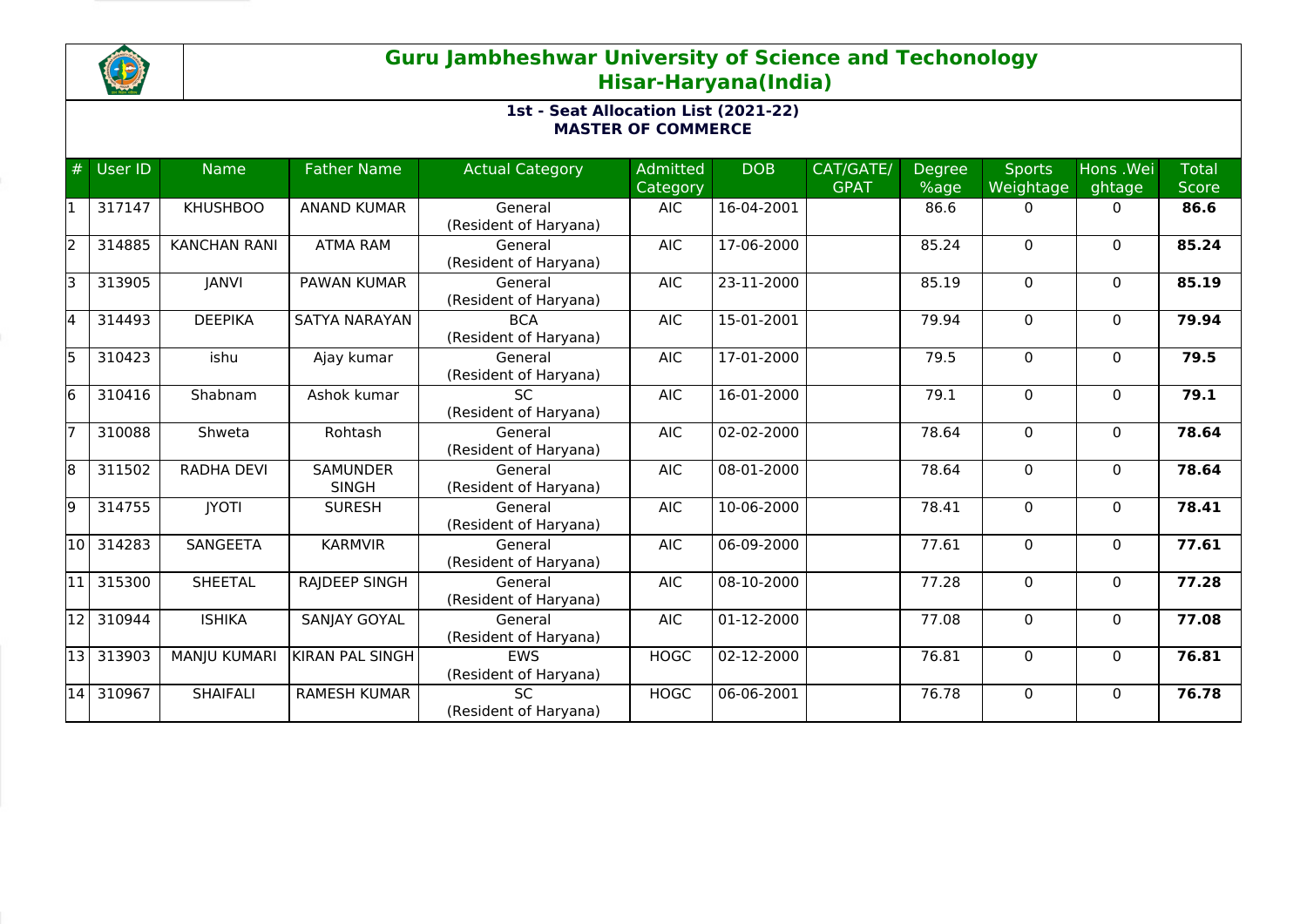

| #               | <b>User ID</b> | <b>Name</b>       | <b>Father Name</b>              | <b>Actual Category</b>              | Admitted<br>Category | <b>DOB</b> | CAT/GATE/<br><b>GPAT</b> | Degree<br>%age | <b>Sports</b><br>Weightage | Hons .Wei<br>ghtage | <b>Total</b><br><b>Score</b> |
|-----------------|----------------|-------------------|---------------------------------|-------------------------------------|----------------------|------------|--------------------------|----------------|----------------------------|---------------------|------------------------------|
| 15              | 313718         | POOJA RANI        | <b>KHUSHI RAM</b>               | <b>BCA</b><br>(Resident of Haryana) | <b>HOGC</b>          | 06-06-2001 |                          | 76.5           | 0                          | $\Omega$            | 76.5                         |
| 16              | 315636         | <b>VAISHALI</b>   | LAJPAT ARORA                    | General<br>(Resident of Haryana)    | <b>HOGC</b>          | 30-03-2001 |                          | 76.42          | $\Omega$                   | $\mathbf{0}$        | 76.42                        |
| $\overline{17}$ | 315356         | Ridhi Jain        | Dinesh Jain                     | General<br>(Resident of Haryana)    | <b>HOGC</b>          | 17-08-2000 |                          | 76.2           | $\Omega$                   | $\mathbf{0}$        | 76.2                         |
| 18              | 316350         | <b>DEEPIKA</b>    | <b>SATISH KUMAR</b>             | <b>SC</b><br>(Resident of Haryana)  | <b>HOGC</b>          | 05-07-2000 |                          | 75.88          | 0                          | 0                   | 75.88                        |
| 19              | 312177         | PRIYANKA          | <b>ARUN KUMAR</b>               | <b>EWS</b><br>(Resident of Haryana) | <b>HOGC</b>          | 31-10-2000 |                          | 75.8           | $\mathbf 0$                | $\mathbf 0$         | 75.8                         |
| 20              | 313307         | KAJAL             | <b>SURENDER</b><br><b>KUMAR</b> | General<br>(Resident of Haryana)    | <b>HOGC</b>          | 26-12-1999 |                          | 75.12          | 0                          | 0                   | 75.12                        |
| $\overline{21}$ | 317086         | <b>MANOVATI</b>   | <b>SIYARAM</b>                  | General<br>(Resident of Haryana)    | <b>HOGC</b>          | 02-08-2000 |                          | 75.05          | $\mathbf 0$                | $\mathbf{0}$        | 75.05                        |
| $\overline{22}$ | 314765         | <b>ROUNAK</b>     | <b>JASWANT SINGH</b>            | <b>BCA</b><br>(Resident of Haryana) | <b>HOGC</b>          | 13-03-2001 |                          | 75.00          | $\mathbf 0$                | $\Omega$            | 75                           |
| $\overline{23}$ | 314182         | kalpana           | Ravinder                        | General<br>(Resident of Haryana)    | <b>HOGC</b>          | 06-06-2001 |                          | 73.81          | $\mathbf 0$                | $\mathbf{0}$        | 73.81                        |
| $\overline{24}$ | 310132         | Sonal Bansal      | Sanjeev Bansal                  | General<br>(Resident of Haryana)    | <b>HOGC</b>          | 25-12-2000 |                          | 73.75          | 0                          | 0                   | 73.75                        |
| 25              | 312175         | <b>SAMTA</b>      | <b>RAKESH</b><br><b>KHURANA</b> | General<br>(Resident of Haryana)    | <b>HOGC</b>          | 18-10-2000 |                          | 73.75          | $\Omega$                   | $\Omega$            | 73.75                        |
| $\overline{26}$ | 314628         | <b>SAKSHI</b>     | <b>HARI OM</b>                  | <b>BCA</b><br>(Resident of Haryana) | <b>HOGC</b>          | 27-04-2000 |                          | 73.7           | 0                          | $\mathbf{0}$        | 73.7                         |
| $\overline{27}$ | 314078         | <b>BANTY RANI</b> | <b>BAJRANG</b>                  | <b>BCA</b><br>(Resident of Haryana) | <b>HOGC</b>          | 16-01-2001 |                          | 73.5           | $\mathbf 0$                | $\mathbf{0}$        | 73.5                         |
| $\overline{28}$ | 314499         | <b>ROHIT</b>      | <b>GYAN CHAND</b>               | <b>EWS</b><br>(Resident of Haryana) | <b>HOGC</b>          | 10-07-2001 |                          | 73.35          | 0                          | $\mathbf{0}$        | 73.35                        |
| 29              | 315783         | <b>LUCKY</b>      | <b>SANJAY KUMAR</b>             | General<br>(Resident of Haryana)    | <b>HOGC</b>          | 09-01-2001 |                          | 73             | 0                          | $\mathbf{0}$        | $\overline{73}$              |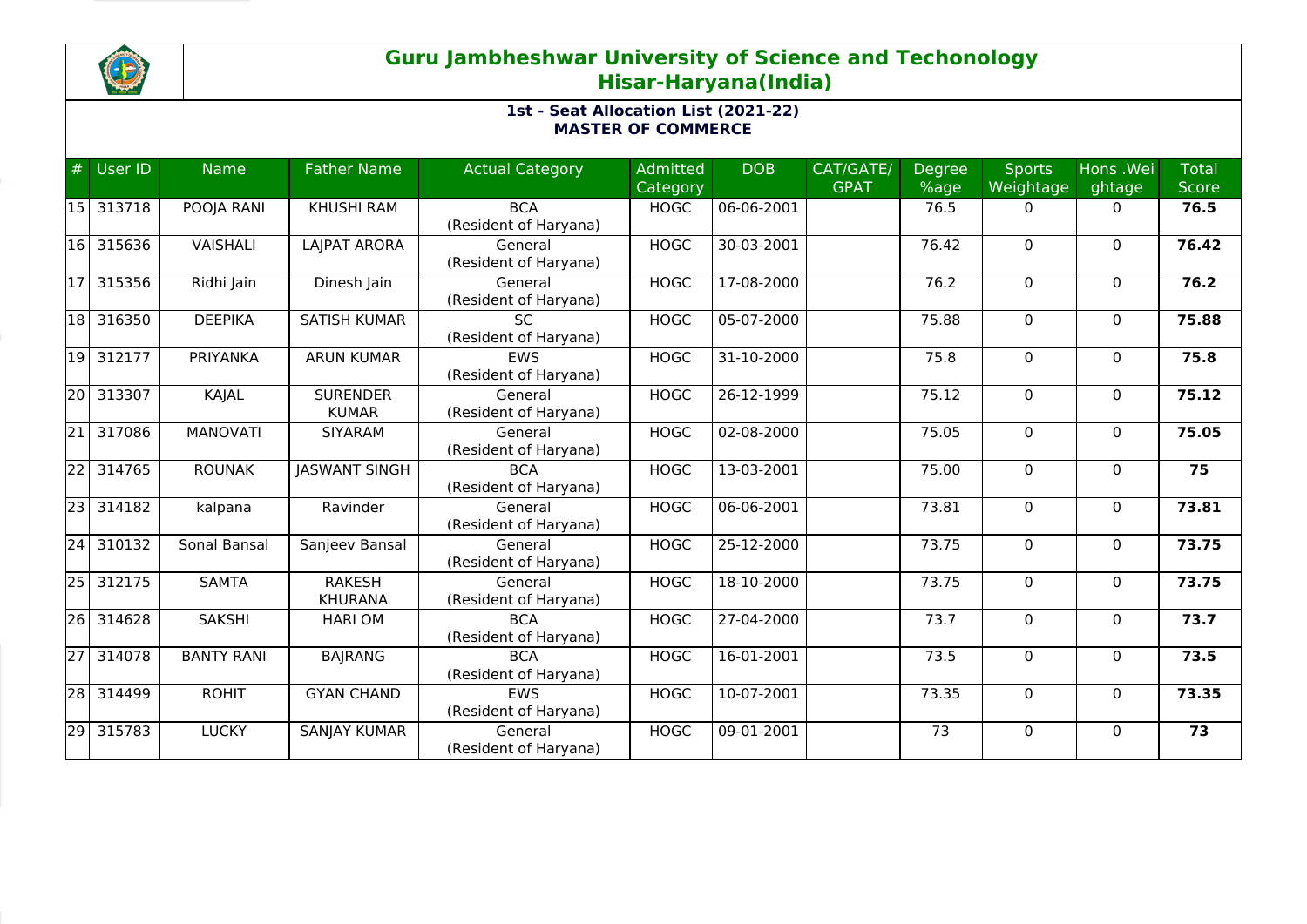

| #               | User ID   | <b>Name</b>              | <b>Father Name</b>      | <b>Actual Category</b>              | <b>Admitted</b><br>Category | <b>DOB</b>   | CAT/GATE/<br><b>GPAT</b> | <b>Degree</b><br>%age | <b>Sports</b><br>Weightage | Hons .Wei<br>ghtage | <b>Total</b><br>Score |
|-----------------|-----------|--------------------------|-------------------------|-------------------------------------|-----------------------------|--------------|--------------------------|-----------------------|----------------------------|---------------------|-----------------------|
|                 | 30 317160 | <b>MONICA</b><br>SANGWAN | AJAY SANGWAN            | General<br>(Resident of Haryana)    | <b>HOGC</b>                 | 14-12-2000   |                          | 73                    | 0                          | $\Omega$            | 73                    |
| 31              | 311469    | Parul                    | Vijay Kumar             | General<br>(Resident of Haryana)    | <b>HOGC</b>                 | 14-05-2000   |                          | 73.00                 | $\Omega$                   | $\mathbf{0}$        | 73                    |
| 32              | 312025    | priya                    | Mr.Saudagar<br>yadav    | <b>BCB</b><br>(Resident of Haryana) | <b>HOGC</b>                 | 29-01-2001   |                          | 72.78                 | $\Omega$                   | $\mathbf{0}$        | 72.78                 |
| 33              | 313574    | <b>TAMANNA</b>           | AJIT                    | <b>BCB</b><br>(Resident of Haryana) | <b>HOGC</b>                 | 04-08-2000   |                          | 71.91                 | 0                          | 0                   | 71.91                 |
| 34              | 311468    | <b>HARSHITA</b>          | <b>SUSHIL KUMAR</b>     | <b>BCA</b><br>(Resident of Haryana) | <b>HOGC</b>                 | 01-08-2000   |                          | 71.9                  | 0                          | $\mathbf 0$         | 71.9                  |
| 35              | 314134    | <b>MONIKA</b>            | <b>VINOD KUMAR</b>      | General<br>(Resident of Haryana)    | <b>HOGC</b>                 | 15-09-1999   |                          | 71.81                 | 0                          | 0                   | 71.81                 |
| 36              | 311583    | <b>NEHA</b>              | <b>SURENDER</b>         | General<br>(Resident of Haryana)    | <b>HOGC</b>                 | 05-05-2001   |                          | 71.7                  | 0                          | $\mathbf{0}$        | 71.7                  |
| 37 <sup>1</sup> | 317206    | <b>RENU BAI</b>          | <b>DHARMVIR</b>         | <b>SC</b><br>(Resident of Haryana)  | <b>HOGC</b>                 | 03-06-2000   |                          | 71.4                  | $\Omega$                   | $\Omega$            | 71.4                  |
| 38 I            | 316166    | PRIYA RANI               | <b>LEKH RAJ</b>         | General<br>(Resident of Haryana)    | <b>HOGC</b>                 | 15-08-2001   |                          | 71.2                  | 0                          | $\mathbf{0}$        | 71.2                  |
| 39              | 314870    | ANJALI                   | <b>ISHWAR SINGH</b>     | EWS<br>(Resident of Haryana)        | <b>HOGC</b>                 | 15-03-2001   |                          | 71.03                 | 0                          | 0                   | 71.03                 |
| 40              | 313623    | Anchal                   | Mehtab singh            | General<br>(Resident of Haryana)    | <b>HOGC</b>                 | 07-09-2000   |                          | 71                    | $\Omega$                   | $\Omega$            | 71                    |
| 41              | 312641    | Riya                     | Shri Krishan<br>chander | General<br>(Resident of Haryana)    | <b>HOGC</b>                 | 19-03-2000   |                          | 71                    | 0                          | $\mathbf{0}$        | 71                    |
| 42              | 316653    | Priya saini              | Rajesh kumar            | <b>BCB</b><br>(Resident of Haryana) | <b>HOGC</b>                 | $17-01-2001$ |                          | 70.99                 | 0                          | $\mathbf 0$         | 70.99                 |
| 43              | 311547    | SONIA                    | <b>RATAN LAL</b>        | General<br>(Resident of Haryana)    | <b>HOGC</b>                 | 28-01-2000   |                          | 70.82                 | $\Omega$                   | $\mathbf{0}$        | 70.82                 |
| 44              | 316109    | <b>RAVINA</b>            | <b>PURAN CHAND</b>      | <b>EWS</b><br>(Resident of Haryana) | <b>EWS</b>                  | 23-10-2000   |                          | 70.37                 | 0                          | $\mathbf{0}$        | 70.37                 |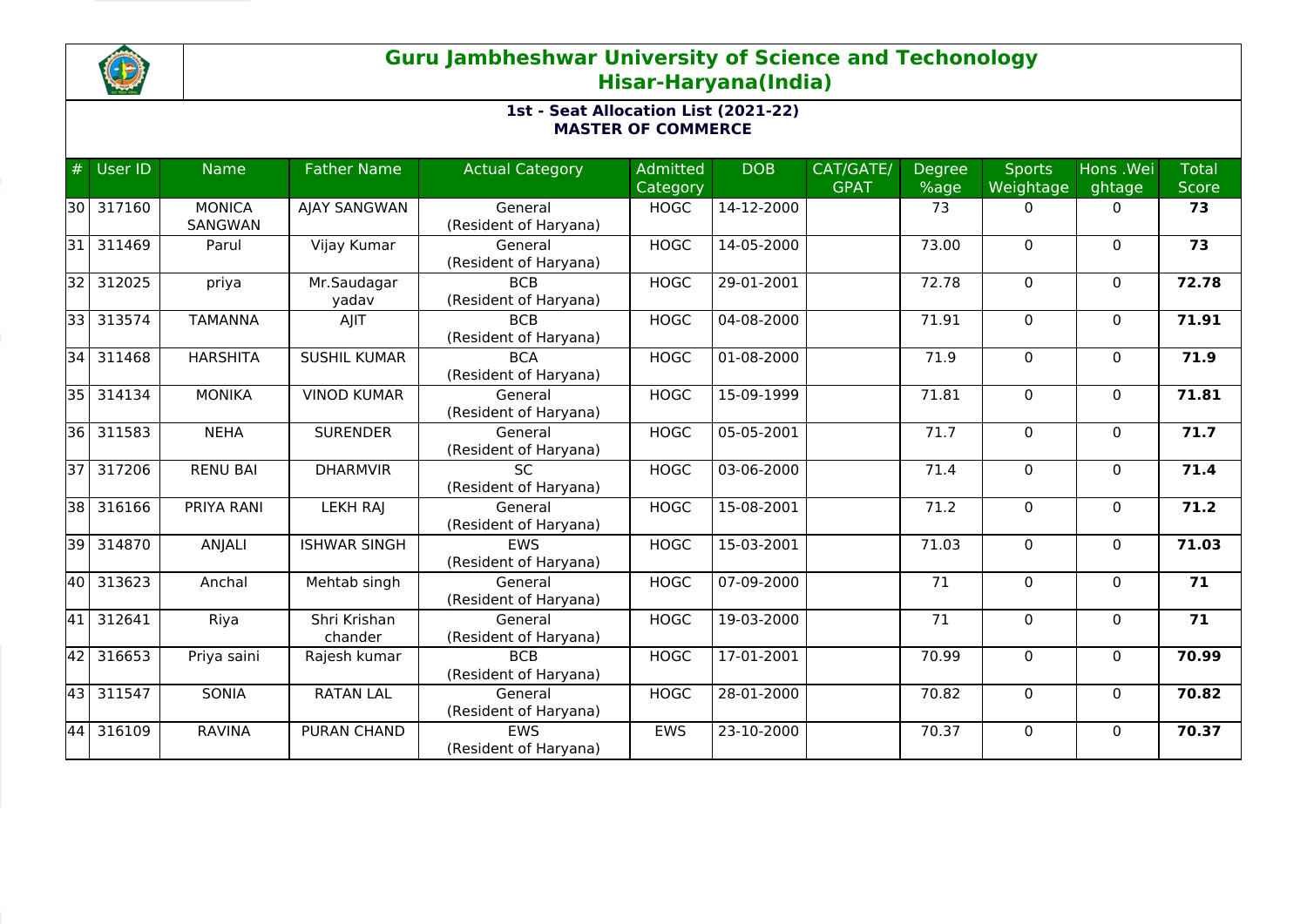

| #         | <b>User ID</b> | <b>Name</b>           | <b>Father Name</b>   | <b>Actual Category</b> | Admitted   | <b>DOB</b>   | CAT/GATE/   | <b>Degree</b> | <b>Sports</b> | Hons .Wei    | <b>Total</b> |
|-----------|----------------|-----------------------|----------------------|------------------------|------------|--------------|-------------|---------------|---------------|--------------|--------------|
|           |                |                       |                      |                        | Category   |              | <b>GPAT</b> | %age          | Weightage     | ghtage       | <b>Score</b> |
| <b>45</b> | 313833         | ANNU YADAV            | <b>RAMESH</b>        | <b>BCB</b>             | BCB3       | 27-08-1999   |             | 70.03         | 0             | 0            | 70.03        |
|           |                |                       | <b>CHANDER</b>       | (Resident of Haryana)  |            |              |             |               |               |              |              |
| 46        | 314413         | <b>NEETU</b>          | <b>HAZARI RAM</b>    | EWS                    | <b>EWS</b> | 08-10-2001   |             | 69.81         | $\mathbf 0$   | $\mathbf{0}$ | 69.81        |
|           |                |                       |                      | (Resident of Haryana)  |            |              |             |               |               |              |              |
| 47        | 311858         | <b>NASEEB BISHNOI</b> | <b>OMPARKASH</b>     | <b>EWS</b>             | EWS        | 13-10-2002   |             | 69.68         | $\mathbf{0}$  | $\mathbf{0}$ | 69.68        |
|           |                |                       |                      | (Resident of Haryana)  |            |              |             |               |               |              |              |
| 48        | 317075         | <b>ANAMIKA</b>        | <b>SUBHASH</b>       | <b>SC</b>              | SC         | 19-09-2001   |             | 69.34         | $\mathbf 0$   | $\mathbf{0}$ | 69.34        |
|           |                |                       | <b>CHANDER</b>       | (Resident of Haryana)  |            |              |             |               |               |              |              |
| 49        | 314630         | <b>PRINCE</b>         | <b>SATISH KUMAR</b>  | SC                     | SC         | 18-01-2001   |             | 69.27         | $\mathbf 0$   | $\mathbf 0$  | 69.27        |
|           |                |                       |                      | (Resident of Haryana)  |            |              |             |               |               |              |              |
| <b>50</b> | 310855         | <b>NITIKA</b>         | RAJESH               | <b>BCA</b>             | BCA3       | 15-03-2001   |             | 69.22         | $\mathbf 0$   | $\mathbf{0}$ | 69.22        |
|           |                |                       |                      | (Resident of Haryana)  |            |              |             |               |               |              |              |
| 51        | 312183         | Randheer              | Rajender Singh       | <b>BCB</b>             | BCB3       | 05-03-2001   |             | 68.79         | 0             | 0            | 68.79        |
|           |                |                       |                      | (Resident of Haryana)  |            |              |             |               |               |              |              |
| 52        | 312339         | <b>REKHA RANI</b>     | Surender kumar       | <b>BCA</b>             | BCA3       | 03-12-1998   |             | 68.69         | $\mathbf 0$   | $\mathbf{0}$ | 68.69        |
|           |                |                       |                      | (Resident of Haryana)  |            |              |             |               |               |              |              |
| 53        | 310795         | <b>NEHA KAMBOJ</b>    | <b>OM PARKASH</b>    | <b>BCA</b>             | BCA3       | $17-10-1999$ |             | 68.02         | 0             | $\mathbf{0}$ | 68.02        |
|           |                |                       |                      | (Resident of Haryana)  |            |              |             |               |               |              |              |
| 54        | 314723         | <b>SUMIT KUMAR</b>    | <b>RAMESH KUMAR</b>  | $\overline{SC}$        | SC         | 22-01-2001   |             | 67.83         | $\mathbf 0$   | 0            | 67.83        |
|           |                |                       |                      | (Resident of Haryana)  |            |              |             |               |               |              |              |
| 55        | 315037         | <b>IYOTI RANI</b>     | PREMCHAND            | <b>SC</b>              | <b>SC</b>  | 18-10-1999   |             | 67.4          | $\Omega$      | $\Omega$     | 67.4         |
|           |                |                       |                      | (Resident of Haryana)  |            |              |             |               |               |              |              |
| 56        | 314211         | <b>AMARJEET KAUR</b>  | <b>CHANDI RAM</b>    | <b>SC</b>              | <b>SC</b>  | 20-03-2001   |             | 66.90         | $\mathbf 0$   | $\mathbf{0}$ | 66.9         |
|           |                |                       |                      | (Resident of Haryana)  |            |              |             |               |               |              |              |
| 57        | 314031         | Monika                | Jile singh           | $\overline{SC}$        | <b>SC</b>  | 11-09-2000   |             | 66.67         | $\mathbf 0$   | 0            | 66.67        |
|           |                |                       |                      | (Resident of Haryana)  |            |              |             |               |               |              |              |
| 58        | 313450         | <b>SWEETY</b>         | <b>HOSIYAR SINGH</b> | <b>SC</b>              | SC         | 04-04-1999   |             | 66.55         | $\Omega$      | $\mathbf{0}$ | 66.55        |
|           |                |                       |                      | (Resident of Haryana)  |            |              |             |               |               |              |              |
| 59        | 314535         | <b>MAMTA</b>          | <b>VED PARKASH</b>   | <b>BCA</b>             | BCA3       | 11-01-2000   |             | 65.91         | $\mathbf 0$   | $\mathbf{0}$ | 65.91        |
|           |                |                       |                      | (Resident of Haryana)  |            |              |             |               |               |              |              |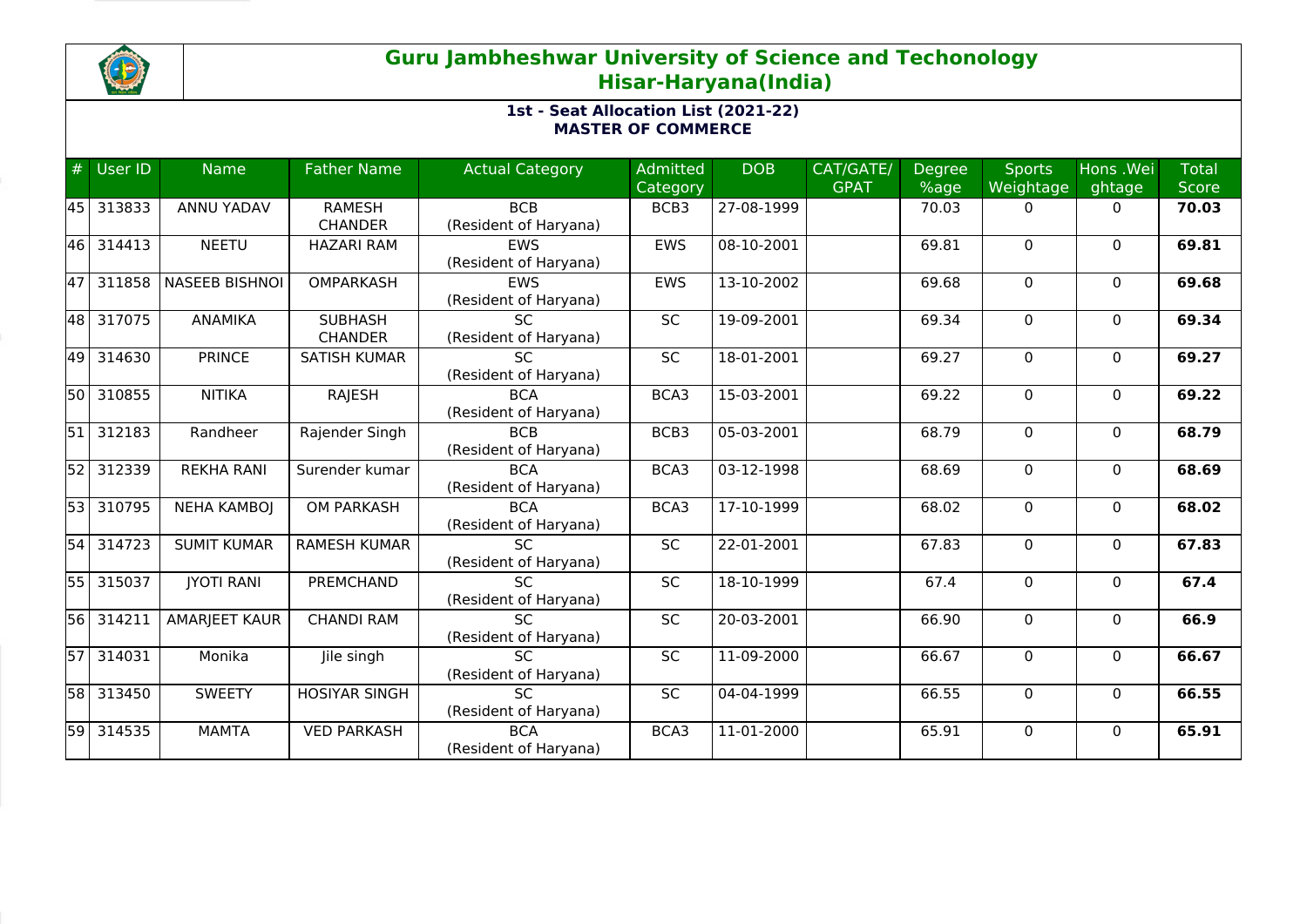

| #     | User ID   | <b>Name</b>         | <b>Father Name</b>    | <b>Actual Category</b>                   | Admitted<br>Category | <b>DOB</b> | CAT/GATE/<br><b>GPAT</b> | <b>Degree</b><br>%age | <b>Sports</b><br>Weightage | Hons .Wei<br>ghtage | <b>Total</b><br><b>Score</b> |
|-------|-----------|---------------------|-----------------------|------------------------------------------|----------------------|------------|--------------------------|-----------------------|----------------------------|---------------------|------------------------------|
|       | 60 316630 | <b>POONAM</b>       | Krishan kumar         | General<br>(Resident of Haryana)         | <b>SGCH</b>          | 11-11-2000 |                          | 65.59                 | 0                          | 0                   | 65.59                        |
| 61    | 314069    | SONIA               | <b>BALWAN</b>         | <b>BCA</b><br>(Resident of Haryana)      | BCA3                 | 22-08-2000 |                          | 65.16                 | $\mathbf 0$                | $\mathbf{0}$        | 65.16                        |
| 62    | 310786    | <b>PRIYANKA</b>     | <b>PRAKASH</b>        | <b>BCB</b><br>(Resident of Haryana)      | BCB3                 | 18-10-1998 |                          | 65                    | $\mathbf 0$                | $\Omega$            | 65                           |
| 63    | 310690    | Muskan              | Mahender Singh        | <b>BCB</b><br>(Resident of Haryana)      | BCB3                 | 29-09-2000 |                          | 63.83                 | 0                          | 0                   | 63.83                        |
| 64    | 313685    | <b>DIKSHA</b>       | <b>JAI PARKASH</b>    | <b>BCA</b><br>(Resident of Haryana)      | BCA3                 | 01-07-2000 |                          | 63.73                 | $\mathbf 0$                | $\mathbf{0}$        | 63.73                        |
| 65    | 317008    | PRIYA               | <b>RAMNIWAS</b>       | <b>BCA</b><br>(Resident of Haryana)      | BCA3                 | 15-01-2001 |                          | 63.43                 | $\Omega$                   | $\mathbf{0}$        | 63.43                        |
| 66    | 310277    | <b>JITENDER</b>     | <b>CHARAN SINGH</b>   | <b>BCB</b><br>(Resident of Haryana)      | BCB3                 | 17-10-2000 |                          | 62.38                 | $\mathbf{0}$               | $\mathbf{0}$        | 62.38                        |
| 67    | 311835    | <b>EKTA</b>         | <b>VED PARKASH</b>    | <b>SC</b><br>(Resident of Haryana)       | <b>DSC</b>           | 21-04-1995 |                          | 61.33                 | $\Omega$                   | $\Omega$            | 61.33                        |
| 68    | 317108    | <b>PUNITA</b>       | AJIT SINGH            | <b>SC</b><br>(Resident of Haryana)       | <b>DSC</b>           | 29-06-2000 |                          | 61.10                 | 0                          | $\mathbf{0}$        | 61.1                         |
| 169 I | 313676    | <b>SAVITA</b>       | <b>BHAGWAN DAS</b>    | $\overline{SC}$<br>(Resident of Haryana) | <b>DSC</b>           | 01-10-1999 |                          | 60.61                 | 0                          | $\mathbf{0}$        | 60.61                        |
| 70    | 314140    | <b>MONIKA</b>       | AJAY                  | <b>SC</b><br>(Resident of Haryana)       | <b>DSC</b>           | 14-08-2001 |                          | 60.54                 | $\mathbf{0}$               | $\mathbf{0}$        | 60.54                        |
| 71    | 313041    | <b>SUSHIL KUMAR</b> | suresh kumar          | <b>SC</b><br>(Resident of Haryana)       | <b>DSC</b>           | 16-09-2001 |                          | 60.44                 | 0                          | $\Omega$            | 60.44                        |
| 72    | 316646    | Rahul               | Surendra              | <b>BCA</b><br>(Resident of Haryana)      | BCA3                 | 10-09-2000 |                          | 60                    | $\mathbf 0$                | $\mathbf 0$         | 60                           |
| 73    | 316102    | <b>ANITA</b>        | <b>JOGINDER SAINI</b> | <b>BCB</b><br>(Resident of Haryana)      | BCB3                 | 30-07-2000 |                          | 59.60                 | 0                          | $\mathbf{0}$        | 59.6                         |
| 74    | 314346    | Shashi Yadav        | Nafe Singh Yadav      | <b>BCB</b><br>(Resident of Haryana)      | BCB3                 | 31-07-1999 |                          | 59.27                 | $\mathbf 0$                | $\mathbf{0}$        | 59.27                        |